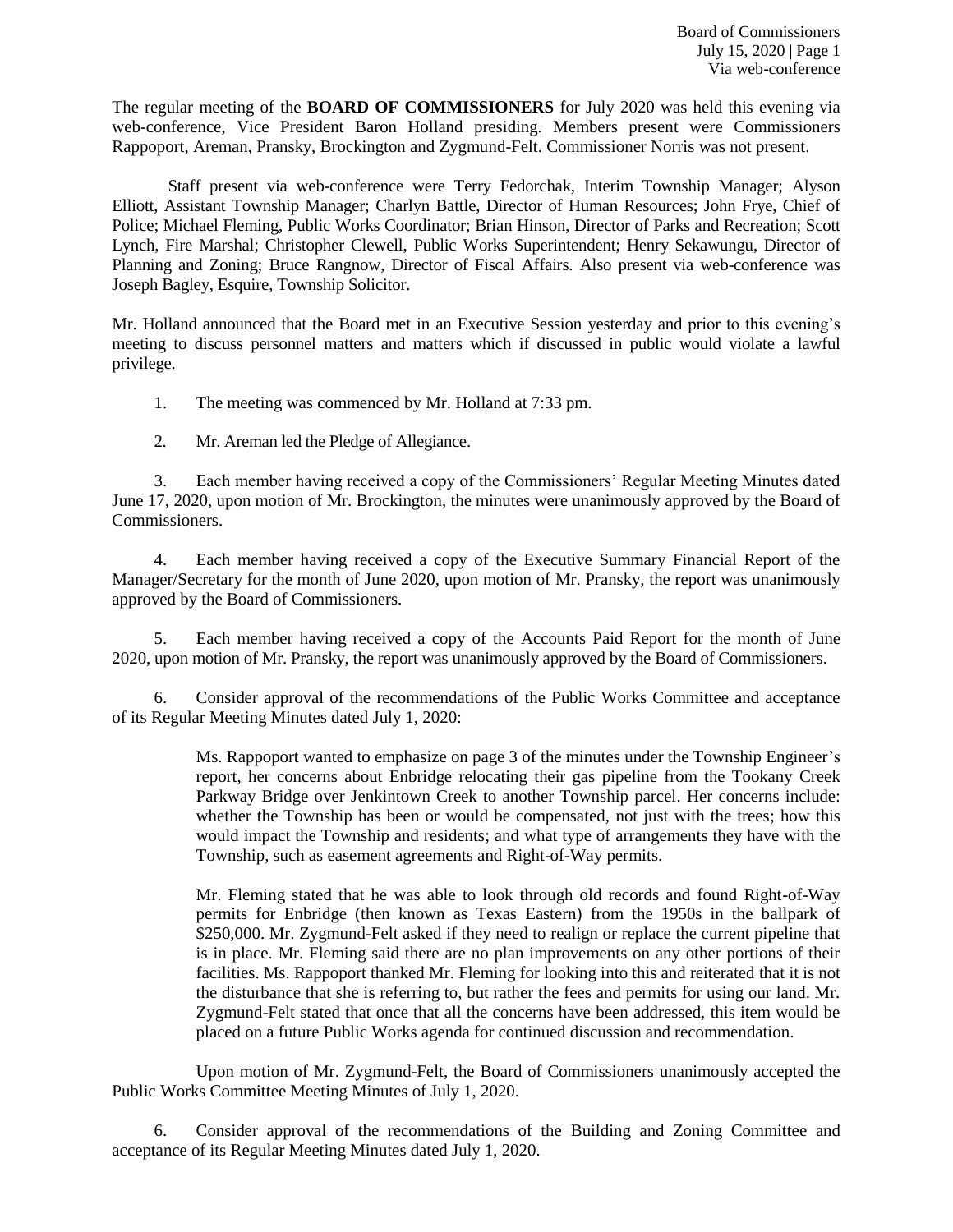Upon motion of Mr. Pransky, the Board of Commissioners unanimously accepted the Building and Zoning Regular Meeting Minutes of July 1, 2020.

7. Consider approval of the recommendations of the Public Safety Committee and acceptance of its Regular Meeting Minutes dated July 8, 2020.

- a. Upon motion of Mr. Brockington, the Board of Commissioners unanimously authorized staff to draft an Ordinance amending Chapter 194, Fireworks, of the Cheltenham Township Code to expand restrictions and penalties for the use of Consumer Fireworks in Cheltenham Township.
- b. Upon motion of Mr. Brockington, the Board of Commissioners unanimously authorized the presentation of a Resolution to the Washington Family honoring the life of the late Jack Washington, Sr. at a future in person meeting of the Board of Commissioners.
- c. Upon motion of Mr. Brockington, the Board of Commissioners unanimously authorized the presentation of Community Service Awards recognizing the people and businesses that made donations to the Township, Emergency Management and Police Department during the COVID-19 pandemic and the civil unrest at a future in person meeting of the Board of Commissioners.

Upon motion of Mr. Brockington, the Board of Commissioners unanimously accepted the Public Safety Regular Meeting Minutes dated July 8, 2020.

8. Consider approval of the recommendations of the Public Affairs Committee and acceptance of its Regular Meeting Minutes dated July 8, 2020.

> a. Upon motion of Ms. Rappoport, the Board of Commissioners unanimously approved **Resolution No. 20-20** authorizing Township Staff to submit a grant application under the Pennsylvania Department of Community and Economic Development's Greenways, Trails and Recreation Program and committing to provide a 15% match for the preparation of design specifications for the construction of a new shell at Conklin Pool and Glenside Pool (see attached).

Upon motion of Ms. Rappoport, the Board of Commissioners unanimously accepted the Public Affairs Committee Regular Meeting Minutes of July 8, 2020.

9. Consider approval of the recommendations of the Finance Committee and acceptance of its Regular Meeting Minutes dated July 8, 2020.

- a. Upon motion of Mr. Holland, the Board of Commissioners unanimously approved **Resolution No. 21-20** amending the 2020 Budget reduce or eliminate one or more appropriations from the 2020 budget where it appears probable that the revenue available will be insufficient to meet the amounts appropriated due to the COVID-19 emergency (see attached).
- b. Upon motion of Mr. Holland, the Board of Commissioners unanimously authorized advertisement of an Ordinance calling for a Voter Referendum to amend the Cheltenham Township Home Rule Charter to permit the Township's Earned Income Tax rate levied by the Township to be raised to 1% at a special meeting of the Board of Commissioners on July 29, 2020.

Mr. Holland announced that a second Town Hall Meeting will be held for continued discussion on the Earned Income Tax (EIT). He also mentioned that Senate Bill 1188 passed in the House and has been sent to Governor Wolfe for signature. If he signs off, the Township would not be required to initiate a referendum to be considered by voters in November. The Board agreed that they will proceed with public meetings with the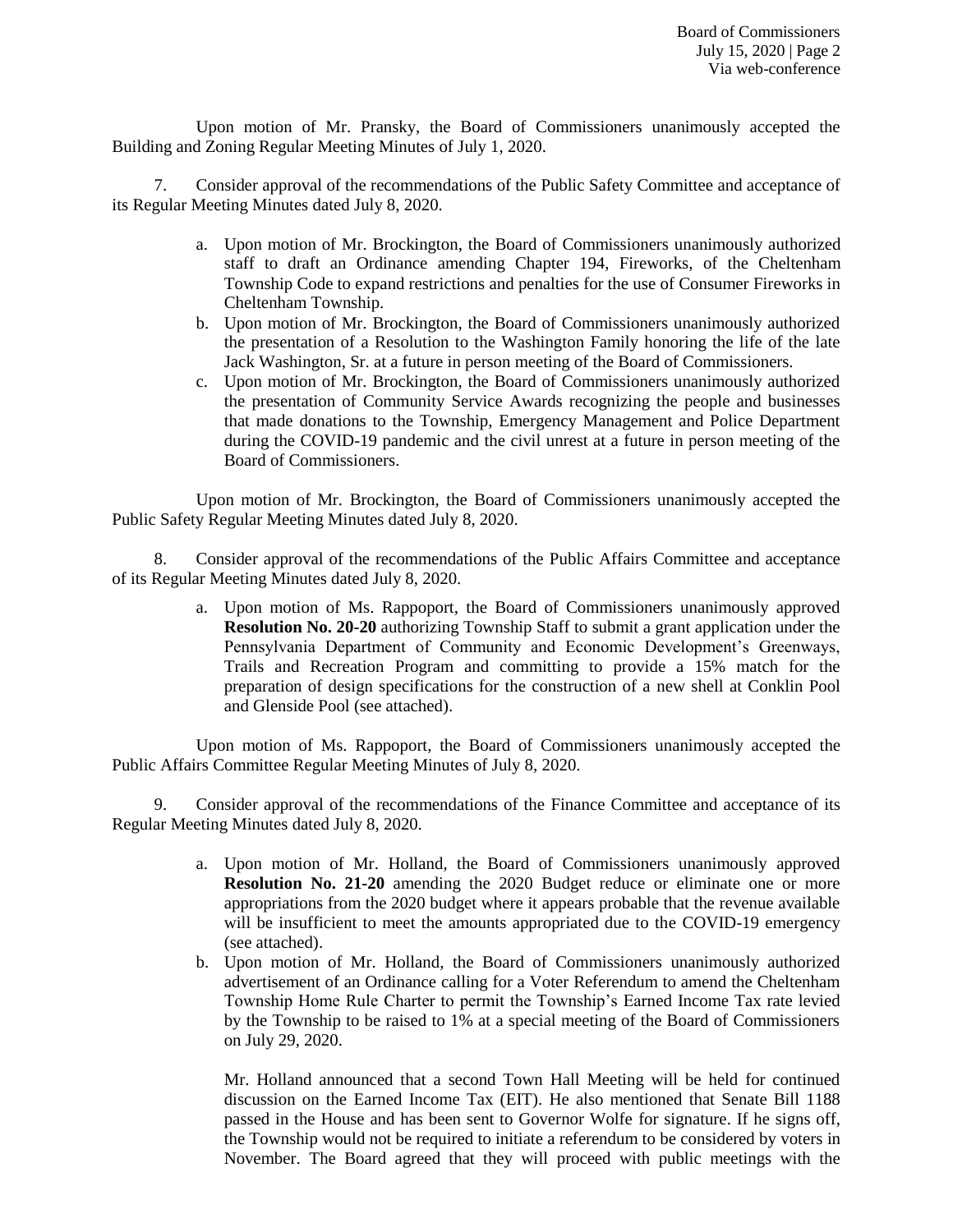residents to continue to address questions and concerns regarding this proposal. Mr. Zygmund-Felt asked if we need to modify the language in the Ordinance because of the Senate Bill. Mr. Areman suggested proceeding with the same language since this is just for advertising the Ordinance. Commissioner Holland concurred with Mr. Areman's suggestion.

- c. Upon motion of Mr. Holland, the Board of Commissioners unanimously approved of an Engagement Agreement with Director of Fiscal Affairs Bruce Rangnow.
- d. Upon motion of Mr. Holland, the Board of Commissioners unanimously authorized changing the Sinking Fund Committee Meeting on Wednesday, August 12, 2020 to a Finance Committee Meeting.

Upon motion of Mr. Holland, the Board of Commissioners unanimously accepted the Finance Committee Regular Meeting Minutes of July 8, 2020.

- 10. Old Business:
	- a. Mr. Areman announced that there were 74 participants for the July 14 virtual Town Hall Meeting on the EIT. He said there was a lot of good feedback and questions during the meeting. Mr. Areman also announced that the second virtual Town Hall Meeting regarding the Earned Income Tax (EIT) will be held on Thursday, July 23, 2020 at 7:30 p.m.
- 11. New Business:
	- a. Mr. Holland mentioned that he has been receiving complaints of illegal dumping and idling cars around Rock Creek Drive and Arboretum Road and asked the Chief of Police if the officers could patrol that area more, especially at dusk. Chief Frye agreed to increase patrol of the area.
- 12. Citizens Forum:

*Rhonda Isser, Cheltenham Lateral Solutions,* commented that yesterday's video from the Town Hall meeting was not posted on the website. Ms. Elliott said the video will be available tomorrow morning. Ms. Isser asked if the presentations from the meetings could be posted as separate PDFs on the website. Ms. Elliott clarified that the documents are available on the Township website on the referendum page. Ms. Isser also asked the Commissioners to comment on the Governor's new statewide COVID-19 restrictions that were announced today. Mr. Holland stated the importance of wearing masks when in public places and the Township is working hard to protect citizens by following the guidelines set forth by the CDC and the Governor and asked that all of the residents do the same. Mr. Zygmund-Felt mentioned that he received an email from Mr. Hellendall, Emergency Management Coordinator, outlining the Governor's new restrictions, which were:

- All indoor dining has been reduced to 25% capacity
- Alcoholic beverages are not available at the bar, only with sit down meals or to-go cocktails.
- People are required to work virtually, when possible
- Indoor gatherings are limited to no more than 25 people; outdoor gatherings are limited to no more than 250 people

*Theresa Camerota, 1112 Church Road, Wyncote, PA,* asked where she could obtain information on the Township's Noise Ordinance. Ms. Elliott stated that the Noise Ordinance can be found on the homepage of the Township website under Municipal Codes. Ms. Camerota also expressed concerns about the noise from speeding cars and if that could be included as part of the Noise Ordinance. Mr. Pransky said enforcement is difficult because the Police Department cannot be in all places at all times of the day. Ms. Rappoport suggested that the Chief have extra patrol in the areas where loud cars have been heard. Chief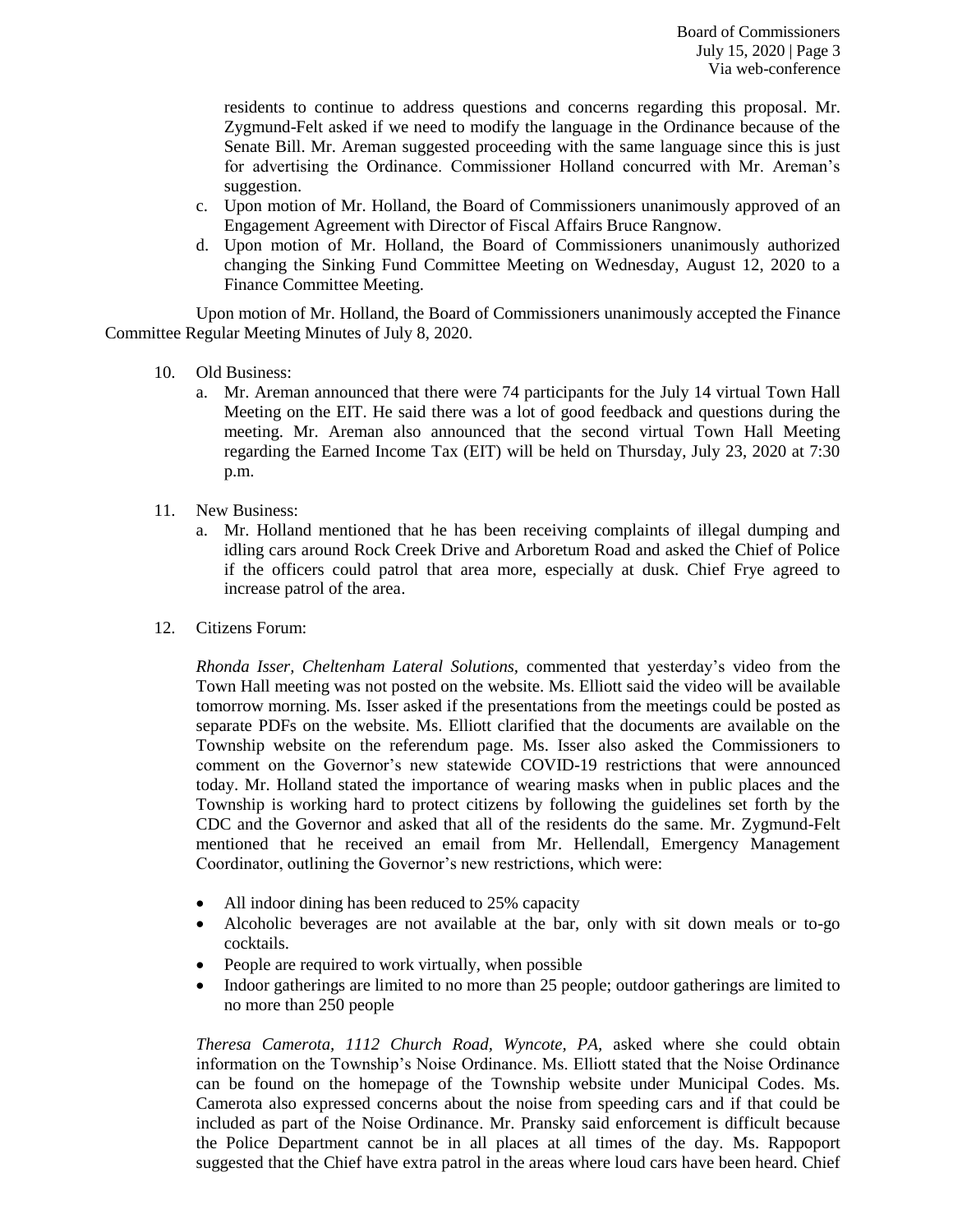Frye stated that a lot of these loud cars are sold like that and the Police Department does not have the ability to check cars for certain things, such as the modified exhausts.

*Derek Baker, 531 Elkins Avenue, Elkins Park, PA,* expressed concerns about the flooding that recently occurred on his property. He has been corresponding with Mr. Clewell, Mr. Fedorchak and Mr. Zygmund-Felt and requested a site visit to determine what would resolve these flooding issues. Mr. Fedorchak stated that he was planning to reach out to the resident to schedule a site visit, along with Mr. Clewell and the Township Engineer to get some basic fundamental background information on the situation.

*Tony Shore, 533 Elkins Avenue, Elkins Park, PA,* also expressed concerns about the flooding and that he is on board with Township personnel walking the properties to see if there can be a long-term resolution to these flooding issues.

*Emily Steinberg, 411 Randall Road, Wyncote, PA,* expressed concerns on an increase in speeding since the stay-at-home orders have lifted and asked if there was a way to let the outside world know that this is a place where you cannot speed. She also expressed concerns about the Greenwood Avenue and Church Road Intersection Improvement Project and the amount of big trucks that are on the road. She said it will get worse when the project is complete. Ms. Steinberg mentioned painting the roads with red paint to minimize speeding and if the residents were allowed to create a Go Fund Me page to raise funds for painting the streets.

Mr. Holland said he does not see why private funds could not be used for a public project if the proposal could be done legally. Mr. Fedorchak said the Township would have to check with PennDOT on their rules and regulations. Mr. Bagley stated that there are principles about things on roads that distract drivers, but there maybe someone from the Police Department that has more information about traffic safety. Mr. Holland asked if private funds could be used for enhancements to the community. Mr. Bagley said he was not sure, but would look into it. Mr. Pransky suggested utilizing the Cheltenham Township Community Development Corporation or other organizations.

*Robert Hyslop, 211 Harrison Avenue, Glenside, PA,* commented on the flooding issues on Elkins Avenue and offered to stay connected with the residents affected by these issues, as he has a lot of history and background on the flooding. His information is available through his Ward Commissioner. Mr. Areman said he would be happy to share the information if any of the residents reach out.

Mr. Holland took a moment to thank staff; during this pandemic they are being asked to do the same with a little less and are rising to the challenge to be able to do this.

There being no further business, Mr. Norris adjourned the meeting at 8:34 p.m.

I've tedor chake

Terry Fedorchak Interim Township Manager

per Ashley Lupino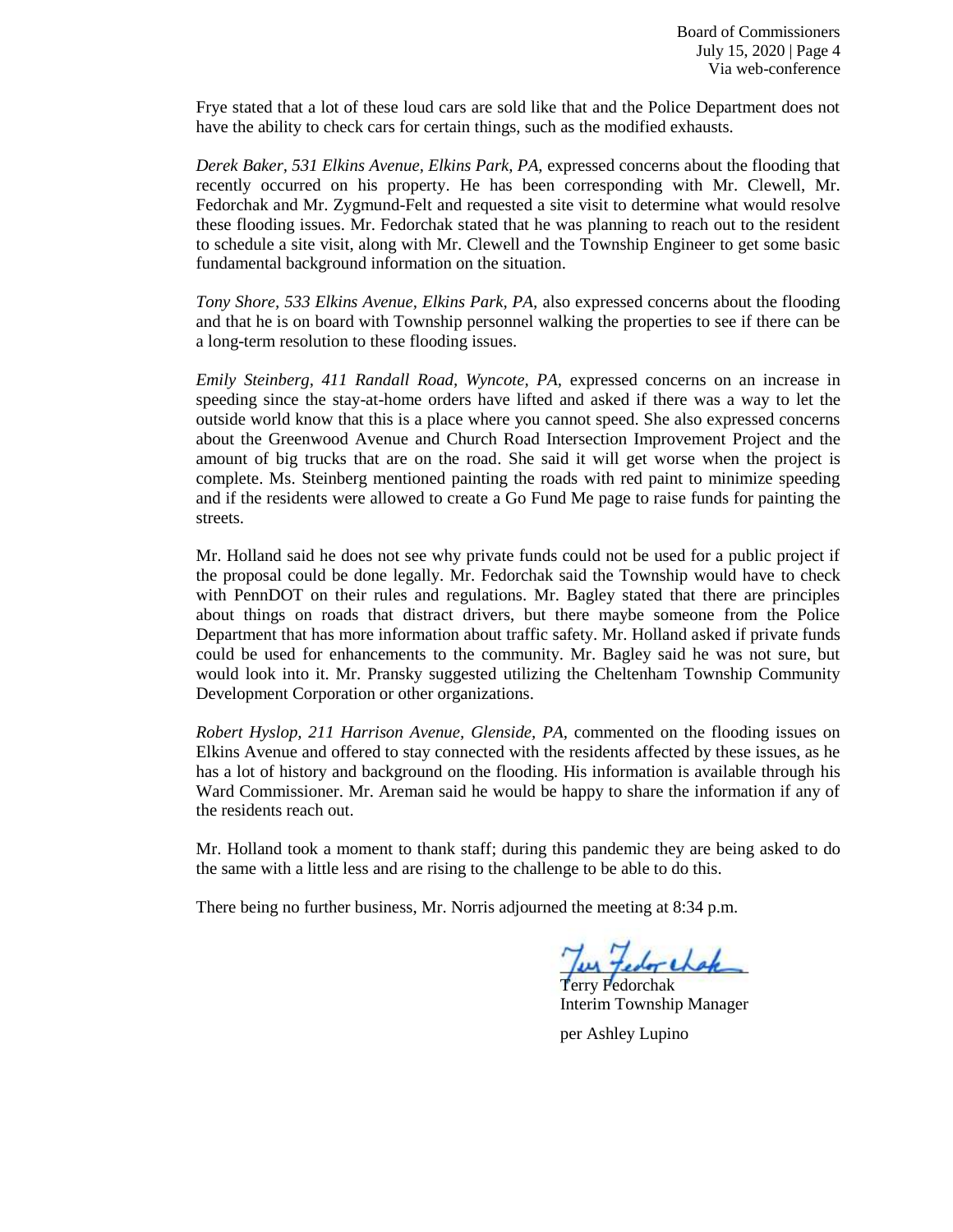# **TOWNSHIP OF CHELTENHAM MONTGOMERY COUNTY, PENNSYLVANIA**

### **RESOLUTION NO. 20-20**

**A RESOLUTION OF THE BOARD OF COMMISSIONERS OF CHELTENHAM TOWNSHIP, MONTGOMERY COUNTY, PENNSYL-VANIA, AUTHORIZING TOWNSHIP ADMINISTRATION TO PURSUE A GRANT UNDER THE PENNSYLVANIA DEPARTMENT OF COMMUNITY AND ECONOMIC DEVELOPMENT'S GREENWAYS, TRAILS AND RECREATION PROGRAM TO DEVELOP DESIGN AND TECHNICAL SPECIFICATIONS FOR A NEW POOL SHELL FOR CONKLIN POOL AND GLENSIDE POOL** 

**WHEREAS,** the Township of Cheltenham, Montgomery County, desires to apply for funding from the Pennsylvania Department of Community and Economic Development (DCED)'s Greenways, Trails and Recreation Program to hire a professional consultant to develop design and bid specifications for a new pool shell at Conklin Pool and Glenside Pool; and

**WHEREAS,** Cheltenham Township has determined through several studies of both Conklin Pool and Glenside Pool that its pools are nearing the end of their useful lives and significant repairs and/or replacement will be required to keep them in operation; and

**WHEREAS,** Cheltenham Township has determined that it pools are an invaluable part of Cheltenham's summer recreation program; and

**WHEREAS,** Cheltenham Township has determined that installing a new shell within a shell at both pools is the most financially-feasible method of prolonging the useful life of its pools; and

**WHEREAS,** utilizing a professional consultant to develop design and bid specifications identify any and all required permits for installing a new pool shell within the existing pool shell will help the Township identify the costs and prepare for the improvement of Conklin Pool and Glenside Pool.

**WHEREAS,** Cheltenham Township agrees to contribute a minimum of 15 percent of the total project cost, estimated at \$13,500, toward this project.

**NOW THEREFORE BE IT RESOLVED** that the Board of Commissioners of Cheltenham Township, Montgomery County, Pennsylvania, hereby authorizes the Interim Township Manager and his/or successor(s) to submit a grant application under the Pennsylvania DCED Greenways, Trails and Recreation Program in the amount of \$76,500 from the Commonwealth Finance Authority to develop design and bid specifications and identify and all required permits for a new pool shell at Conklin Pool and Glenside Pool.

**BE IT FURTHER RESOLVED**, that the Board of Commissioners of Cheltenham Township, Montgomery County does hereby designate the President of the Board of Commissioners and the [Interim] Township Manager/Secretary as the officials to execute all documents and agreements between Cheltenham Township and the Commonwealth Financing Authority to facilitate and assist in obtaining and administering the requested grant.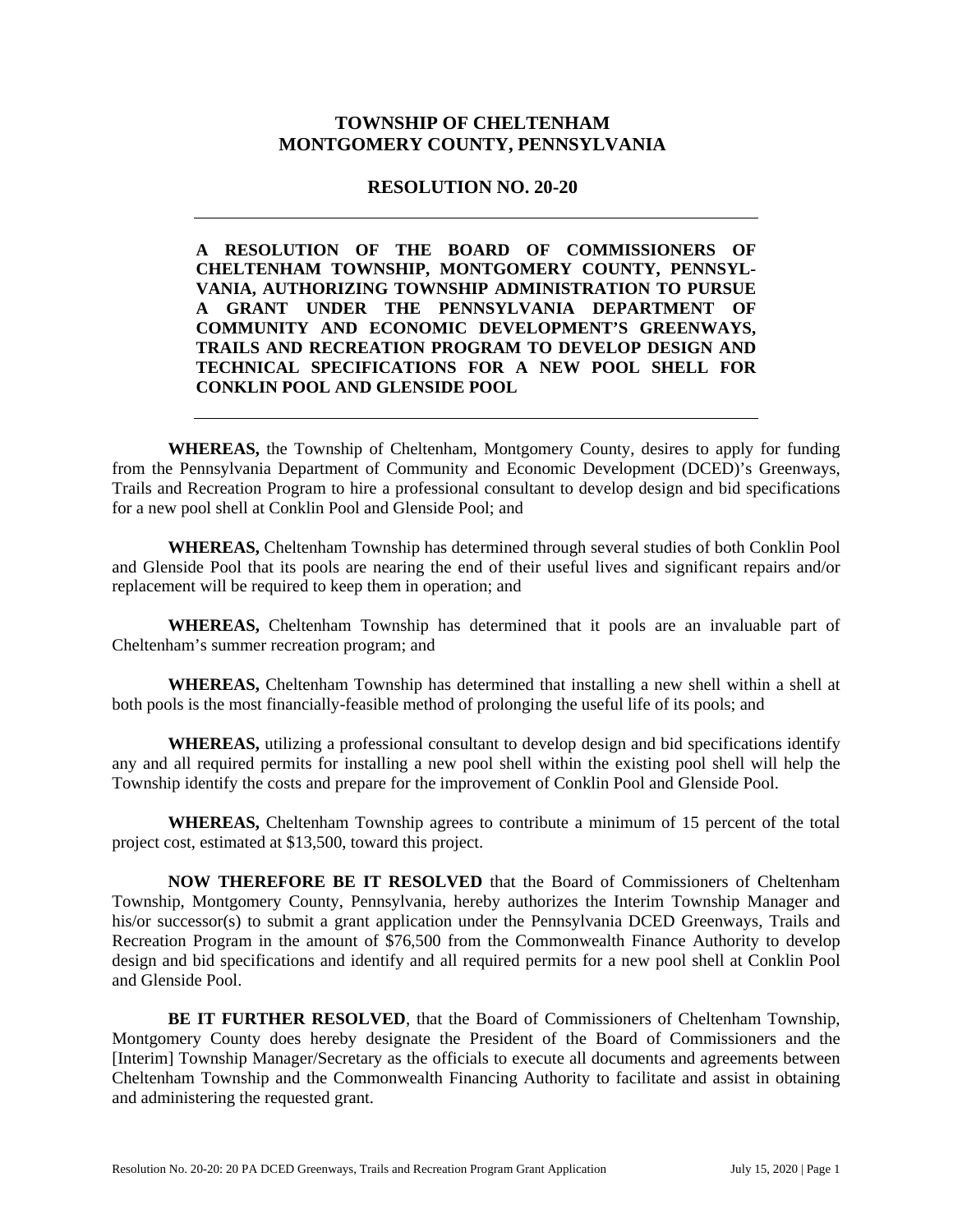**BE IT FURTHER RESOLVED** that the Township of Cheltenham commits to funding its local share of the project costs, totaling \$13,500 or approximately 15 percent of the total project cost.

**I HEREBY CERTIFY** that the foregoing resolution was adopted by a majority vote of the Board of Commissioners of the Township of Cheltenham, County of Montgomery, Commonwealth of Pennsylvania, at its public meeting held via webconference, under my hand and the Seal of the Township of Cheltenham, this fifteenth day of July, A.D., 2020, the one hundred twenty-first year of the Township of Cheltenham, and that said Resolution has been recorded in the Minutes and remains in effect as of this date.

**IN WITNESS THEREOF,** I affix my hand and attach the seal of the Board of Commissioners of Cheltenham Township, Montgomery County, Pennsylvania this **15th** day of **July, A.D., 2020**.

*Interim Township Manager and Secretary* 

## **ATTEST: TOWNSHIP OF CHELTENHAM BOARD OF COMMISSIONERS**

Jus Fedor chak<br>Terry Fedorchak<br>Daniel B. Norris, President

**Terry Fedorchak Daniel B. Norris,** *President*